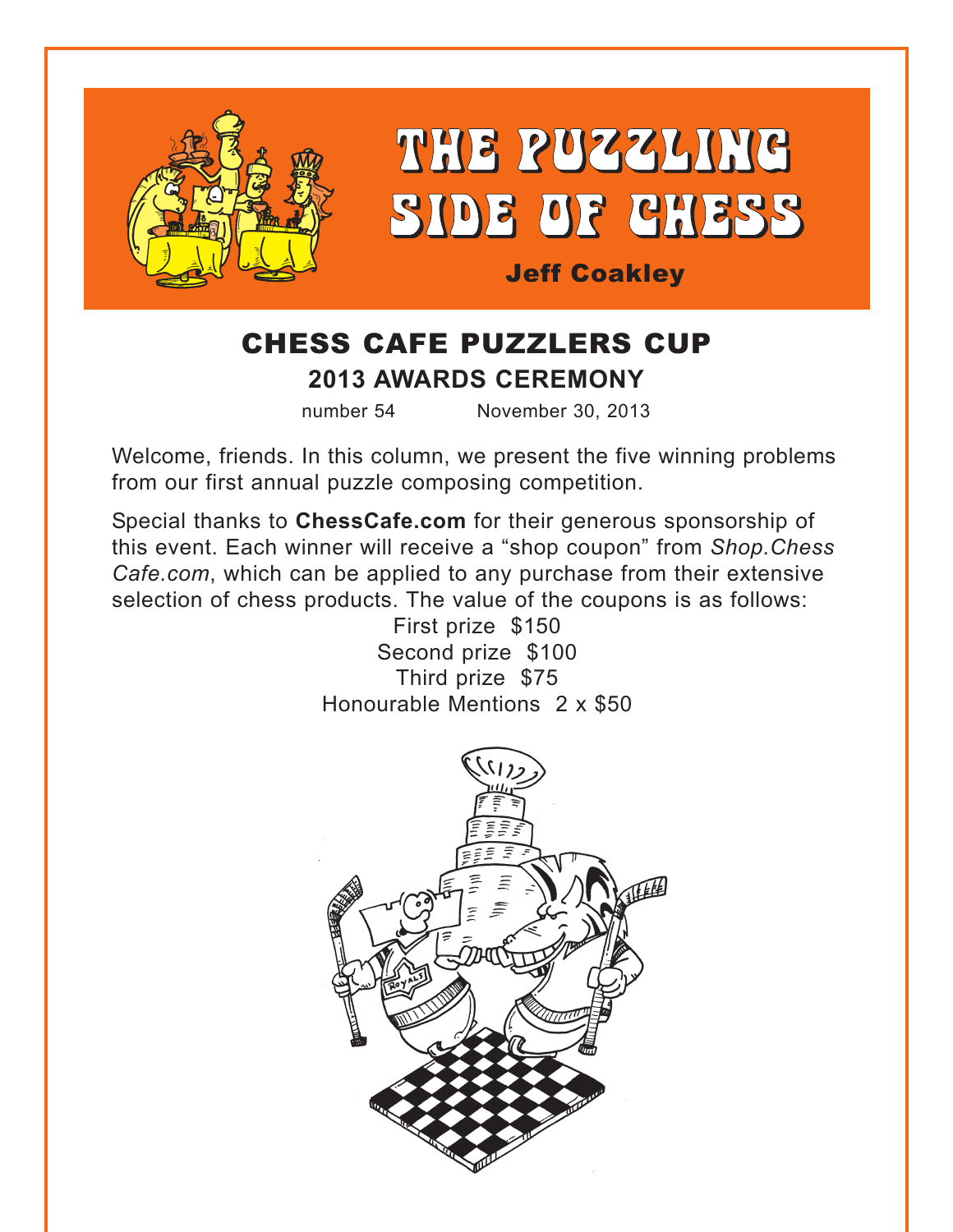<span id="page-1-0"></span>Lots of interesting problems were submitted. Selecting the top five was not an easy task. We were very fortunate to have three outstanding judges: Steven Dowd, Dan Heisman, and Elizabeth Spiegel. Their experience with chess puzzles and expertise in various areas of chess made them the perfect panel.

The criteria for evaluating the entries were creativity, cleverness, and popular appeal. The judges viewed the problems without knowing the names of the composers and assigned each one a numerical score. The scores were then combined to determine the final ranking. In general, the evaluations of the three judges were similar.

Thanks to everyone who entered the contest. I enjoyed all the puzzles. Many of them will be featured in future columns.

I suppose that's enough introduction. Now it's time for the awards. The winning problems will be presented in reverse order. Let's begin the countdown with a "takeback".

Second honourable mention goes to **Patrick McCartney** from North Carolina. His retractor mate in one requires a bit of retrograde analysis.

For more information on retractors, see column 33. As noted there, the position after the retraction must be legal.

> 5 **Retractor**



White takes back one move and then mates in one.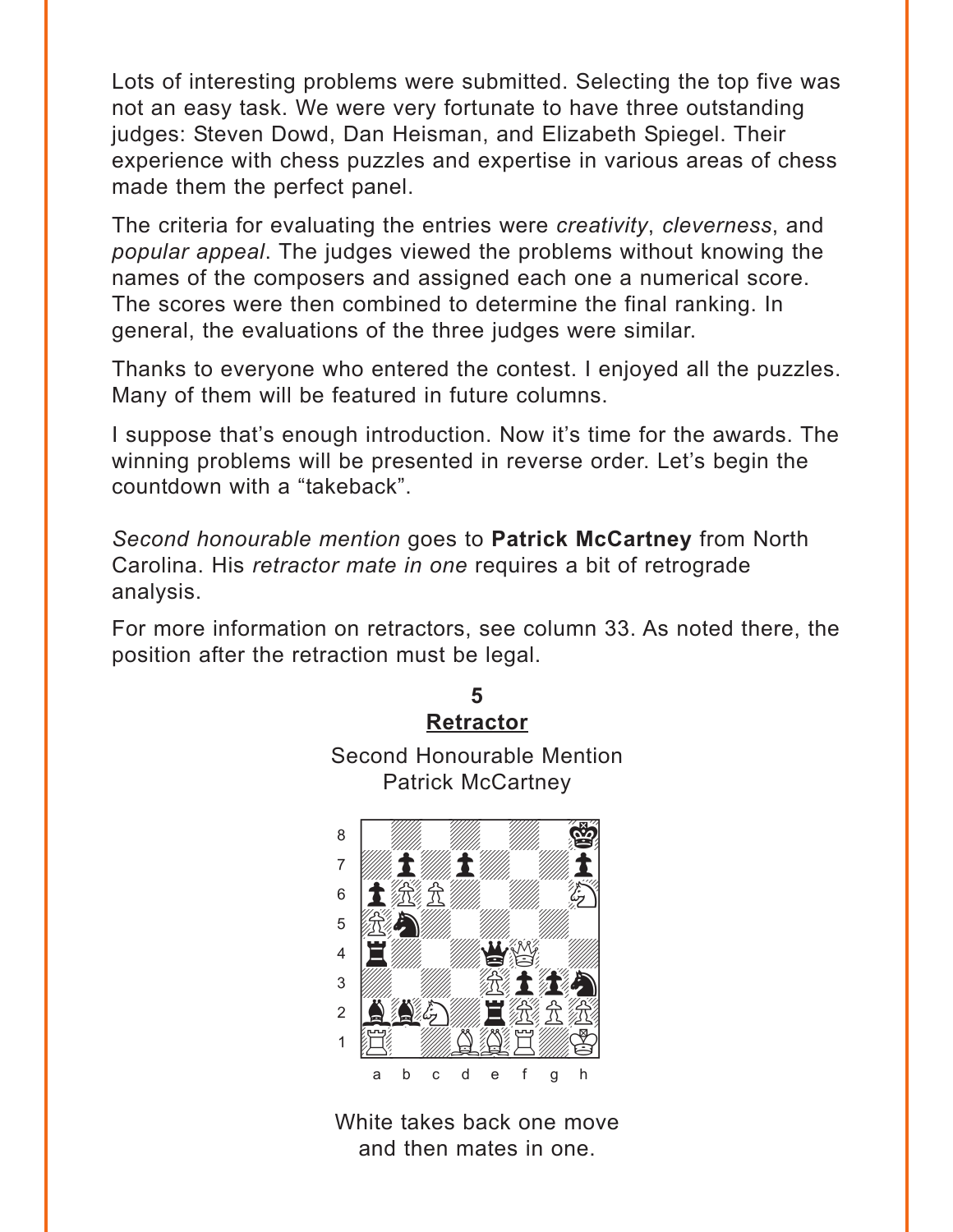<span id="page-2-0"></span>*First Honourable Mention* is a fun series of three problems by **Noel Junio** of the Philippines.

The stipulation is to mate in a "half move". Figuring out what that might mean is part of the puzzle!?



White mates Black by completing the second half of a move.

**4b [Mate in a Half Move](#page-11-0)**



White mates Black by completing the second half of a move.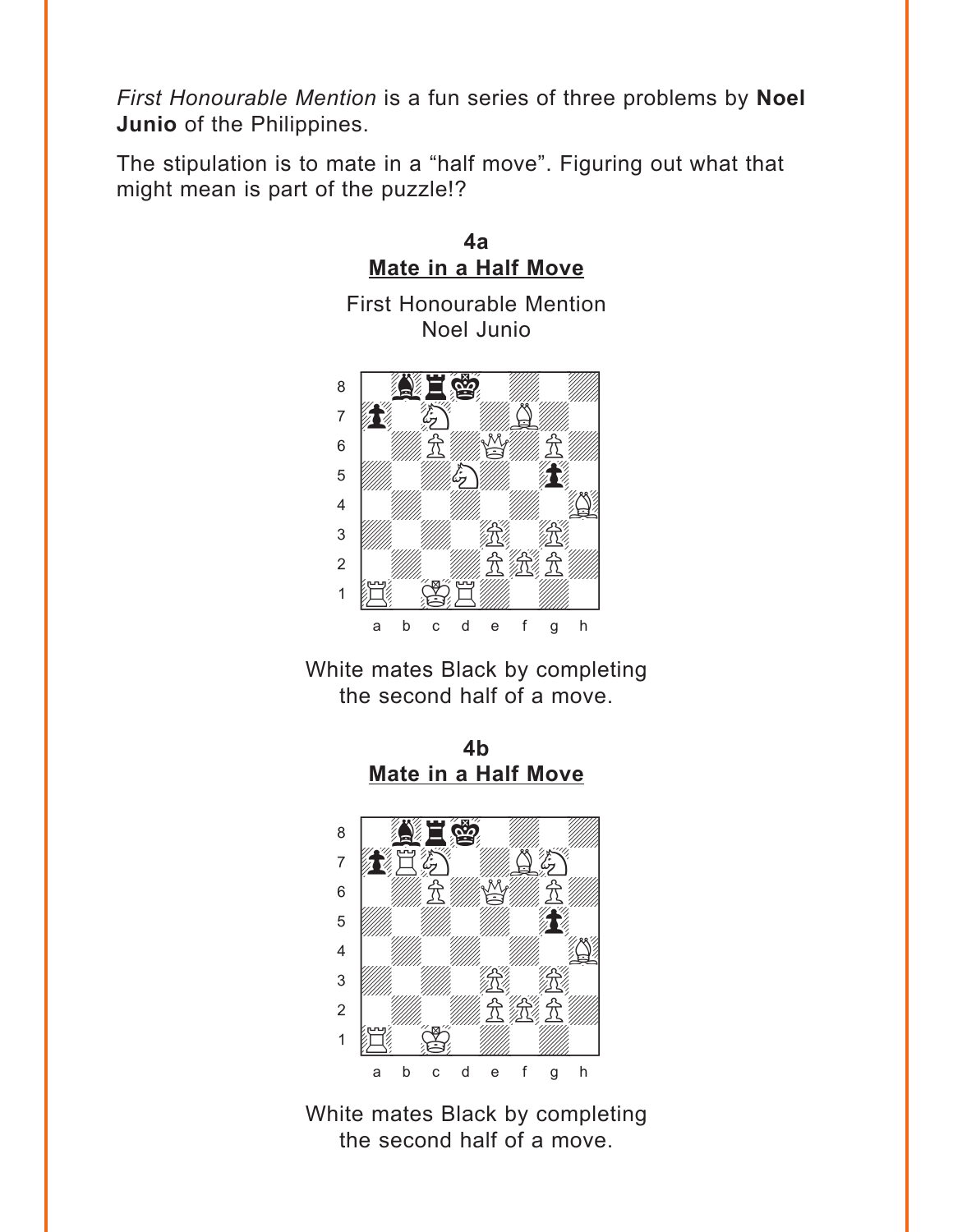$4<sub>c</sub>$ **Mate in a Half Move** 

<span id="page-3-0"></span>

White mates Black by completing the second half of a move.



Our top three winners are all very serious compositions. Even the best of solvers will find them challenging.

The third place prize is awarded to Ohio composer Ron Fenton. His puzzle, a help-stalemate in eight, is my personal favourite.

In a normal helpmate, Black moves first and cooperates with White to checkmate the black king. This problem is a help-stalemate. Instead of checkmate, the two sides work together to stalemate the black king.

For more information on helpmates, see column 48.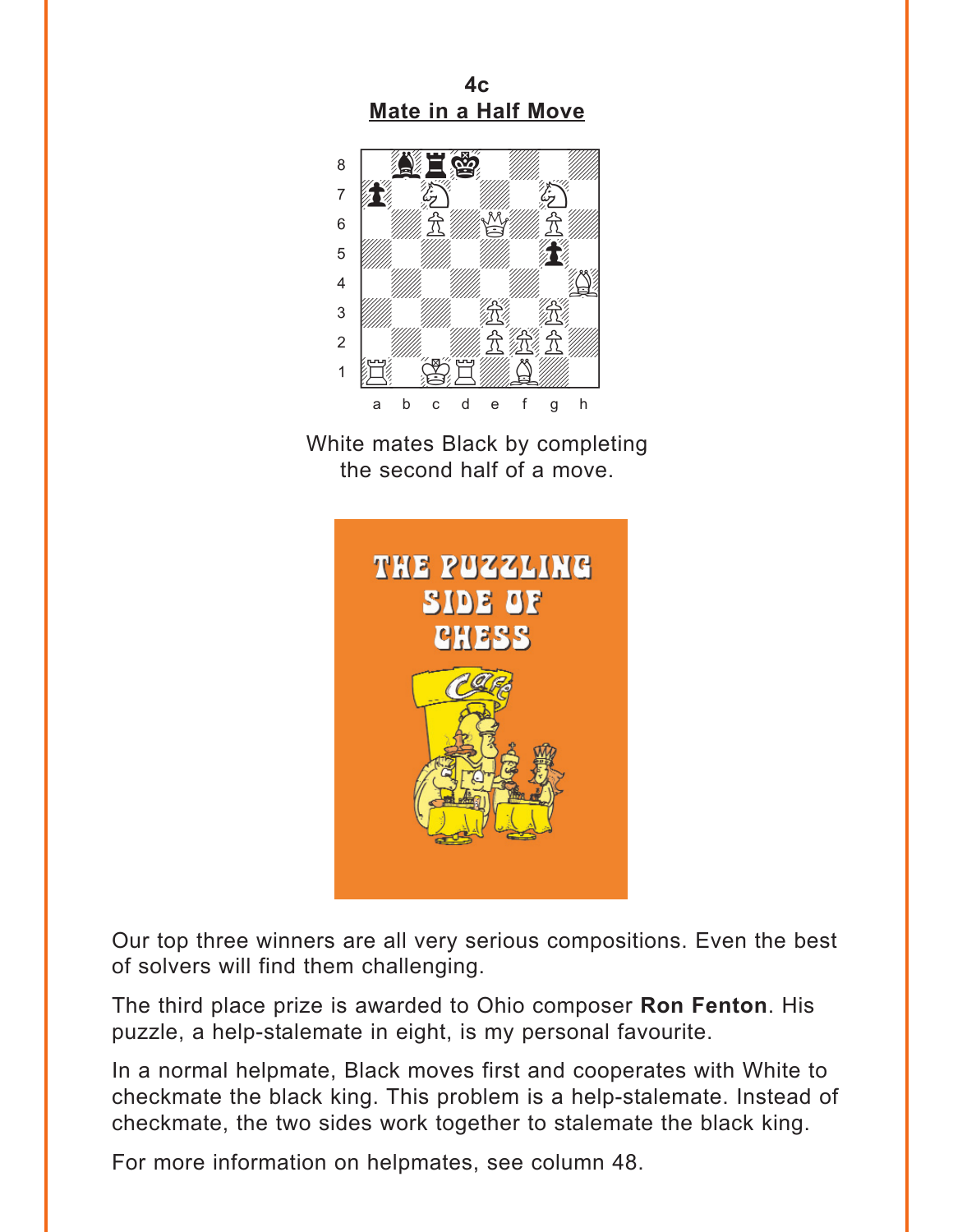**3 [Help-Stalemate in 8](#page-12-0)**

#### Third Prize Ron Fenton

<span id="page-4-0"></span>*Can a lone white king stalemate the black king and eight black pawns with a little 'help'?*



Black to play and help White stalemate the black king in eight moves.

Our second place problem is a complicated three-part extravaganza. It involves dissecting a chessboard into *domino-like jigsaw puzzle pieces*, then reassembling them into a normal chess position, and finally finding a *proof game* which leads to that position. The *stump potential* is very high but I think you will be impressed with this masterpiece by noted French composer **Thierry Le Gleuher**.

Dominoes come in various shapes. The basic form, familiar from the popular game, is two connected squares sharing a common side. Larger "polyominoes" have their own special names. A *pentomino* is a domino made from five squares, with each square sharing at least one side with another. There are twelve different shapes for pentominoes. Each one is designated by the letter that they most closely resemble.

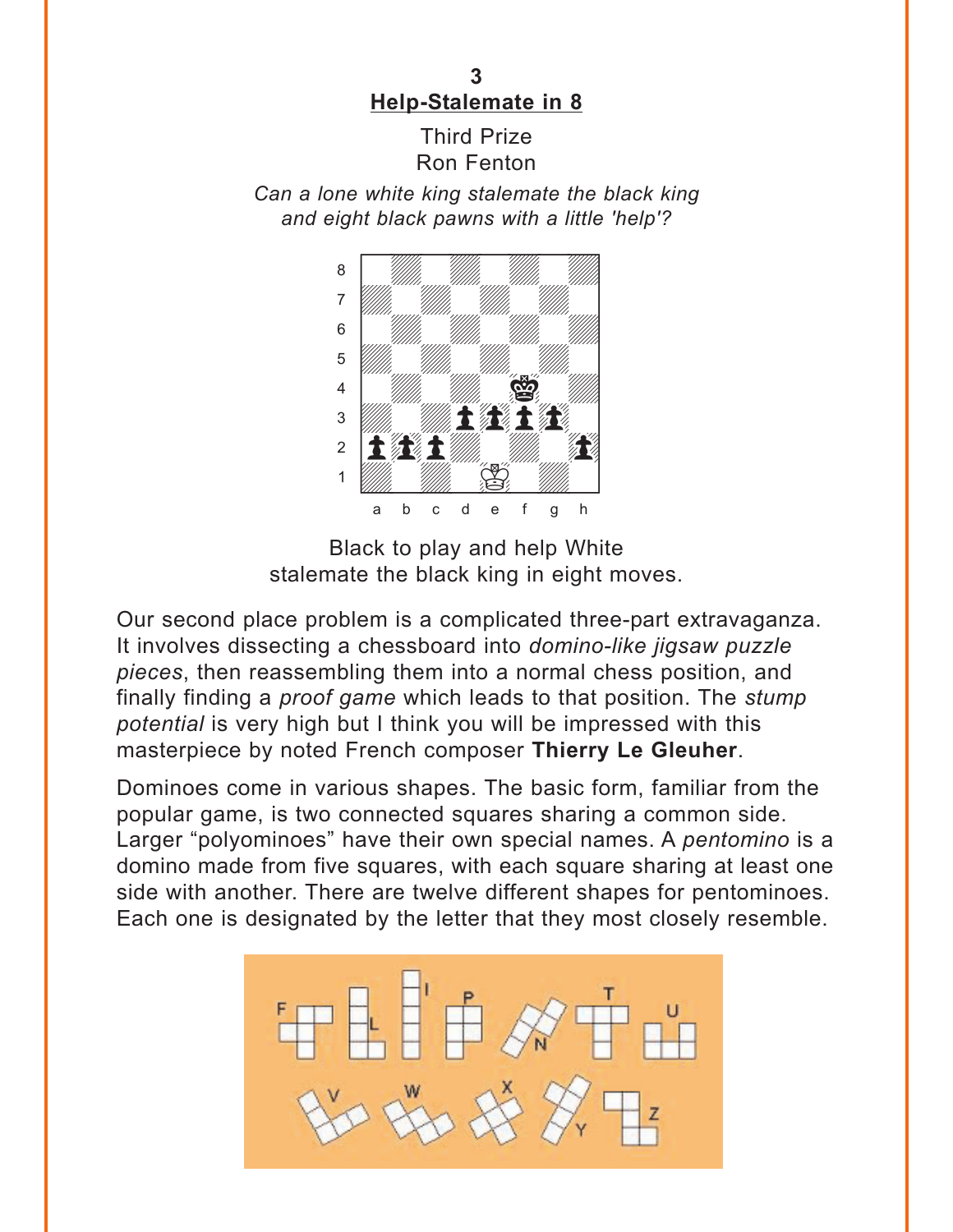<span id="page-5-0"></span>The name *pentomino* and the shape designations were established in 1953 by American mathematician Solomon W. Golomb.

A *tetromino* is a four-square domino. There are five basic shapes, but the only one we need for this chess puzzle is the *square tetromino*, designated 'O'.





**[2a Cut the Board](#page-13-0)** Second Prize

Cut the board into thirteen parts so that the chess pieces on each part are placed in the same direction. The thirteen parts must include each of the twelve pentomino shapes and a square tetromino.

#### **[2b Jigsaw Puzzle](#page-13-0)**

Reassemble the thirteen parts to form a normal chess position with all the chess pieces placed in the same direction.

## **[2c Proof Game in 18.5](#page-14-0)**

Construct a proof game which leads to the position (from 2b) in exactly 18.5 moves (after White's 19th move).

For more information on proof games, see column 3.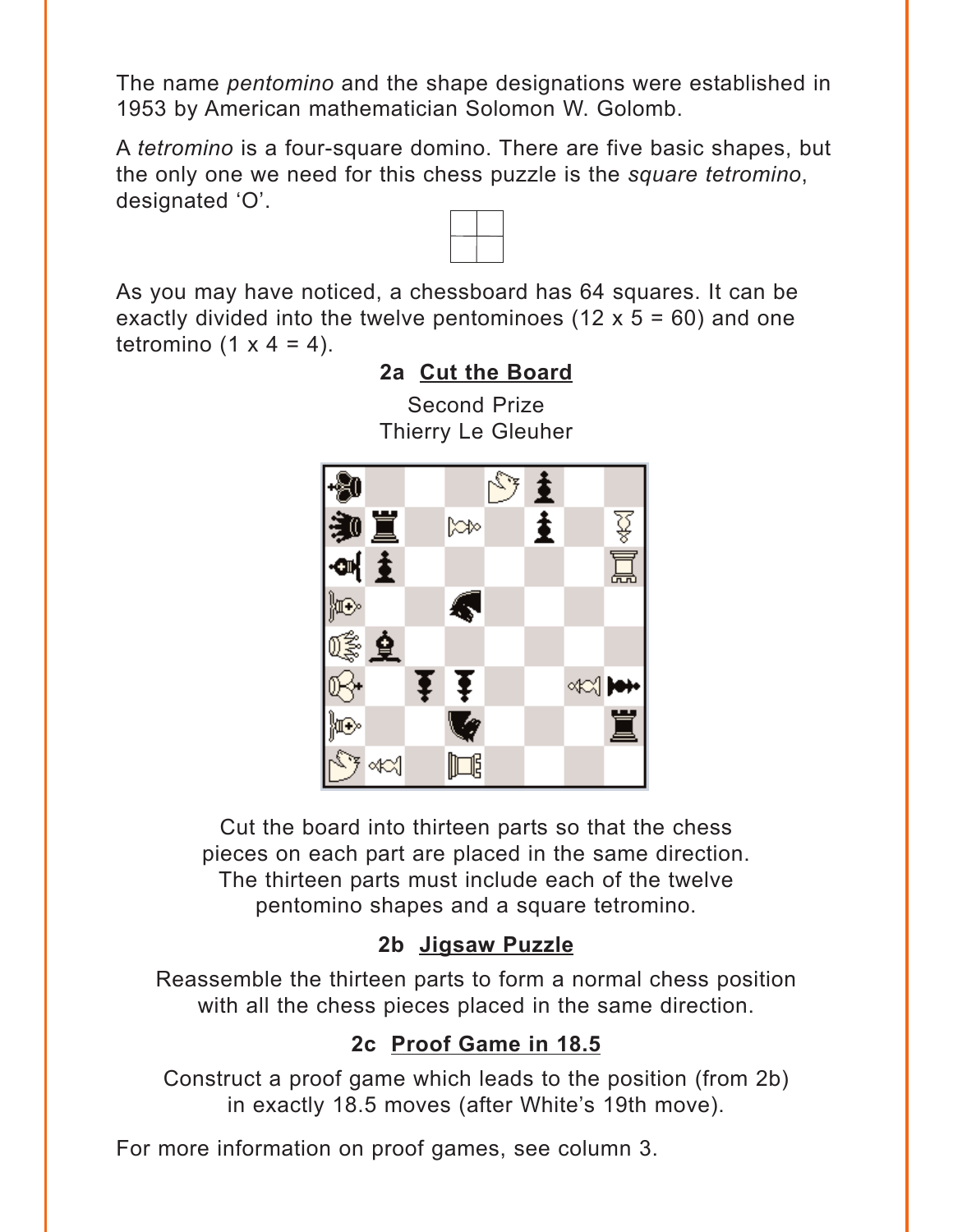<span id="page-6-0"></span>

All right, chess fans. Here's the moment we've been waiting for. May I have the envelope, please?

The winner of the *2013 Chess Cafe Puzzlers Cup* is ...

### **Arno Tüngler**

Congratulations to the well known German composer. His entry sets a new *world record* for a series-self-stalemate with promoted pieces, breaking his old mark by 58 moves.

In a normal *series-mate*, White plays a specified number of moves in a row to checkmate the black king. Only the last move may give check. Black does not get a turn. For more information on *seriesmovers*, see column 2.

In a normal *self-stalemate*, White's goal is to force Black to stalemate the white king. The players alternate moves in the usual way.

This puzzle combines those two problem types. In a *series-selfstalemate*, White plays a specified number of moves in a row so that Black is forced to stalemate the white king on their next turn. Only the last white move may give check. Are you ready?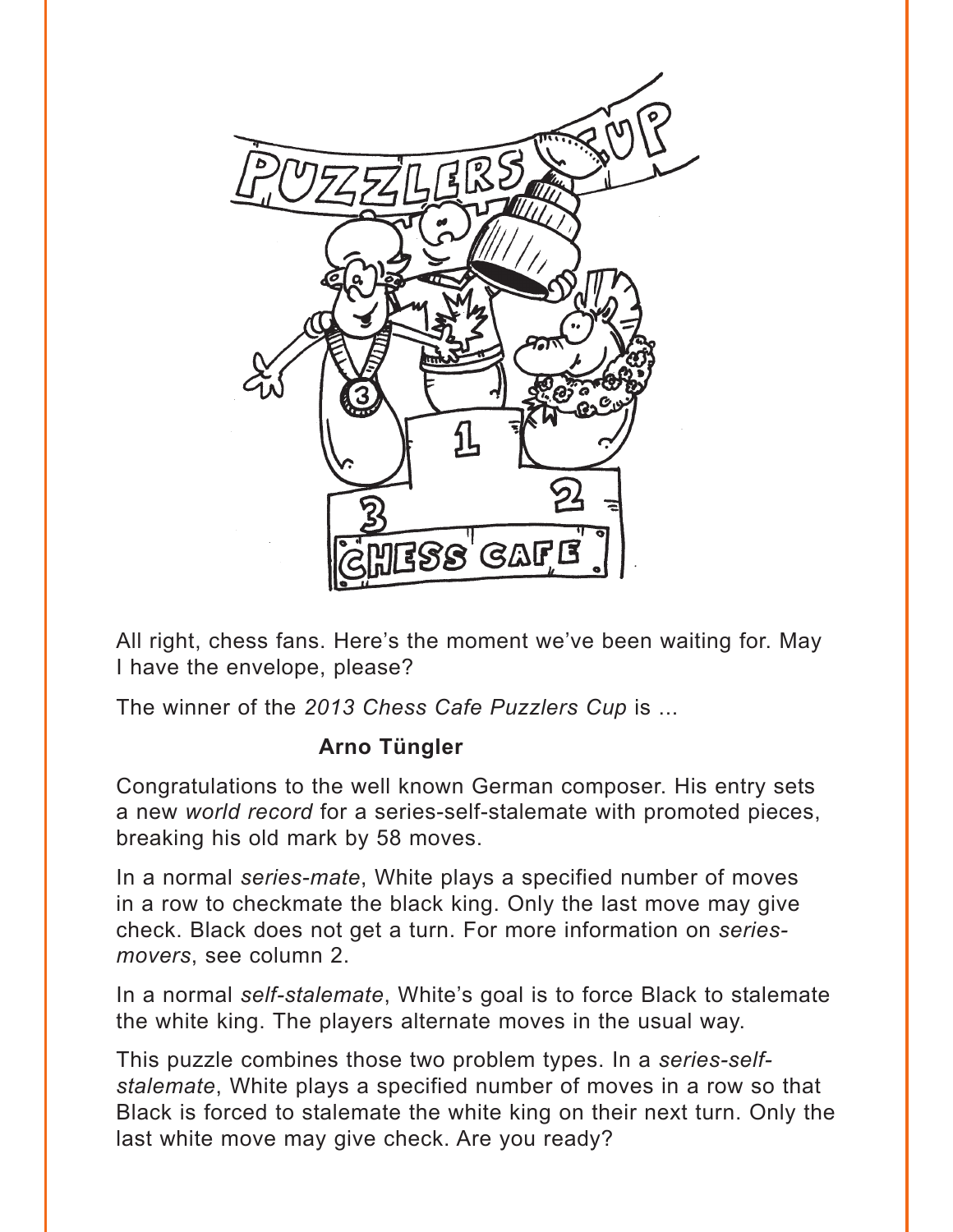<span id="page-7-0"></span>If you like a little story with your chess problems, then you're in luck. Arno Tüngler has written an amusing tale that could be called "The Case of the 200 Moves".

## **1 [Series-Self-Stalemate in 198](#page-15-0)**

First Prize Arno Tüngler

One evening, at a late hour, Mr. Sherlock Holmes approached some of the best players of the club in London, who were sitting around a table analyzing chess studies. He took a queen and some rooks from the boards around and placed them with other pieces on the table in the following position.



White plays 198 moves in a row so that Black is forced to stalemate the white king on the next turn. White may not move into check. Only the last white move may check the black king.

With a smile he asked, "Well, gentlemen, is it possible for White to avoid losing, if he is permitted to play 200 legal moves in a row? However, as soon as he gives a check it will be Black's turn."

It took the players little time to realize that the only free white unit, the bishop, could capture nothing except the black pawn on f3, giving check and so ending the series of white moves. While the white king could be freed by the bishop, he would be able to capture very few of the black units and none of those blocking the white pawns. So one of the masters soon asserted, "Certainly not, Holmes, not even if he makes a thousand moves!"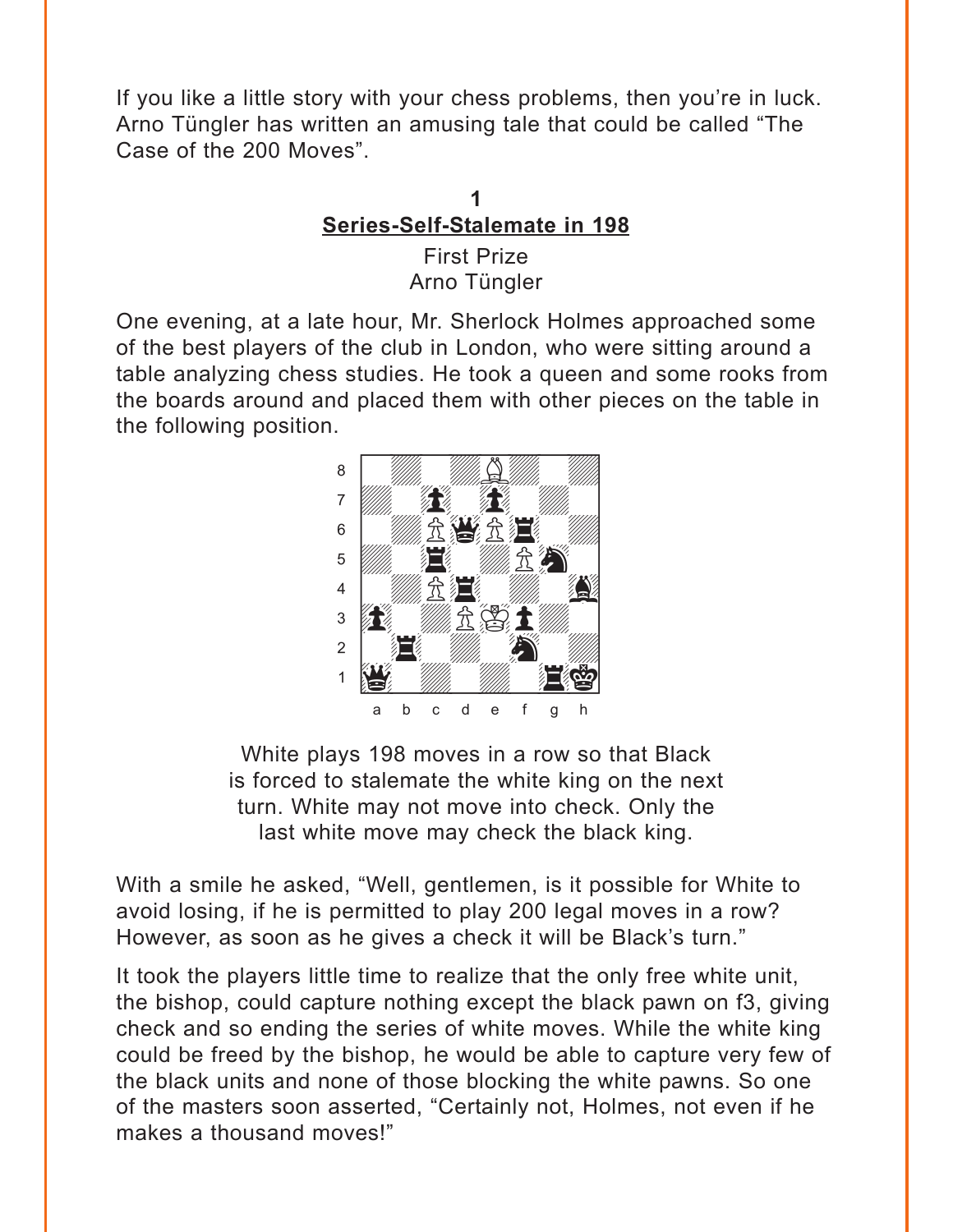Holmes smiled. "We will see; give me 198 moves and the task will be done." He took hold of the white bishop and began moving it around the board, first to d7, then c8, carefully counting the moves as he proceeded. He seemed to make little progress, but on move 65 he managed to capture the black bishop on h4.

However, the observers were not concerned, especially when they saw that Holmes just began marching his two pieces back again. It seemed a futile endeavor, but on move 125 the black knight on f2 was captured and the white king again returned by the same path. Finally, after 198 moves exactly, Holmes ceased counting and loudly announced, "Check! It is your move, gentlemen."

Some seconds passed before it dawned on them. Laughter broke out as they saw that all possible moves would stalemate White.

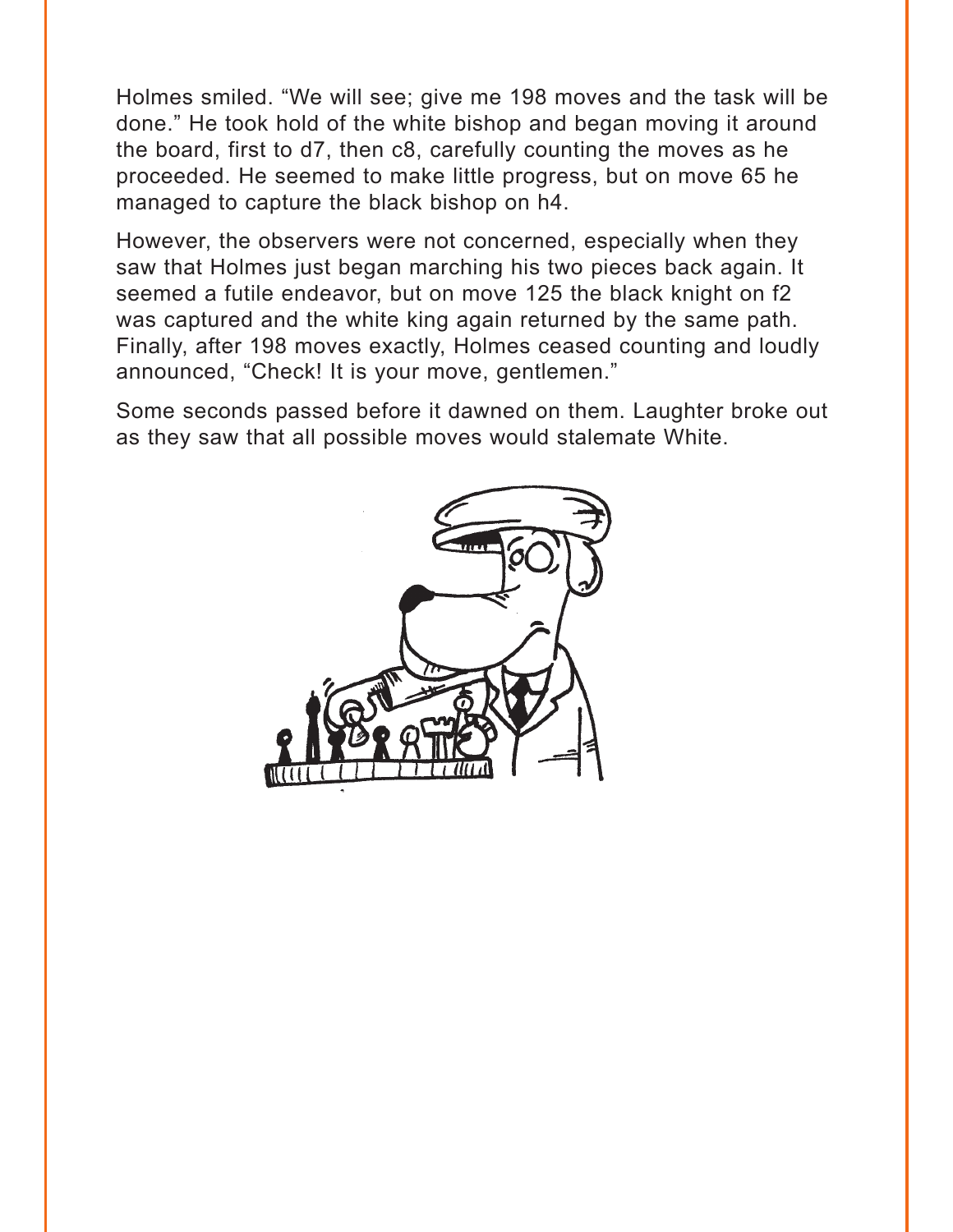# <span id="page-9-0"></span>**SOLUTIONS**

All problems are ChessCafe.com originals (2013).

PDF hyperlinks. You can advance to the solution of any puzzle by clicking on the underlined title above the diagram. To return to the puzzle, click on the title above the solution diagram.



White retracts a knight move from d4 to c2. With the knight back on d4, White can mate with queen to f6.

The try -1. $d5xc6 + 1.Qf8#$  is not the solution because the position after the retraction -1.d5xc6 is illegal. There are not enough missing pieces to explain the required number of captures. Consider the position with a white pawn on d5 and a black pawn (or promoted piece) on c6.

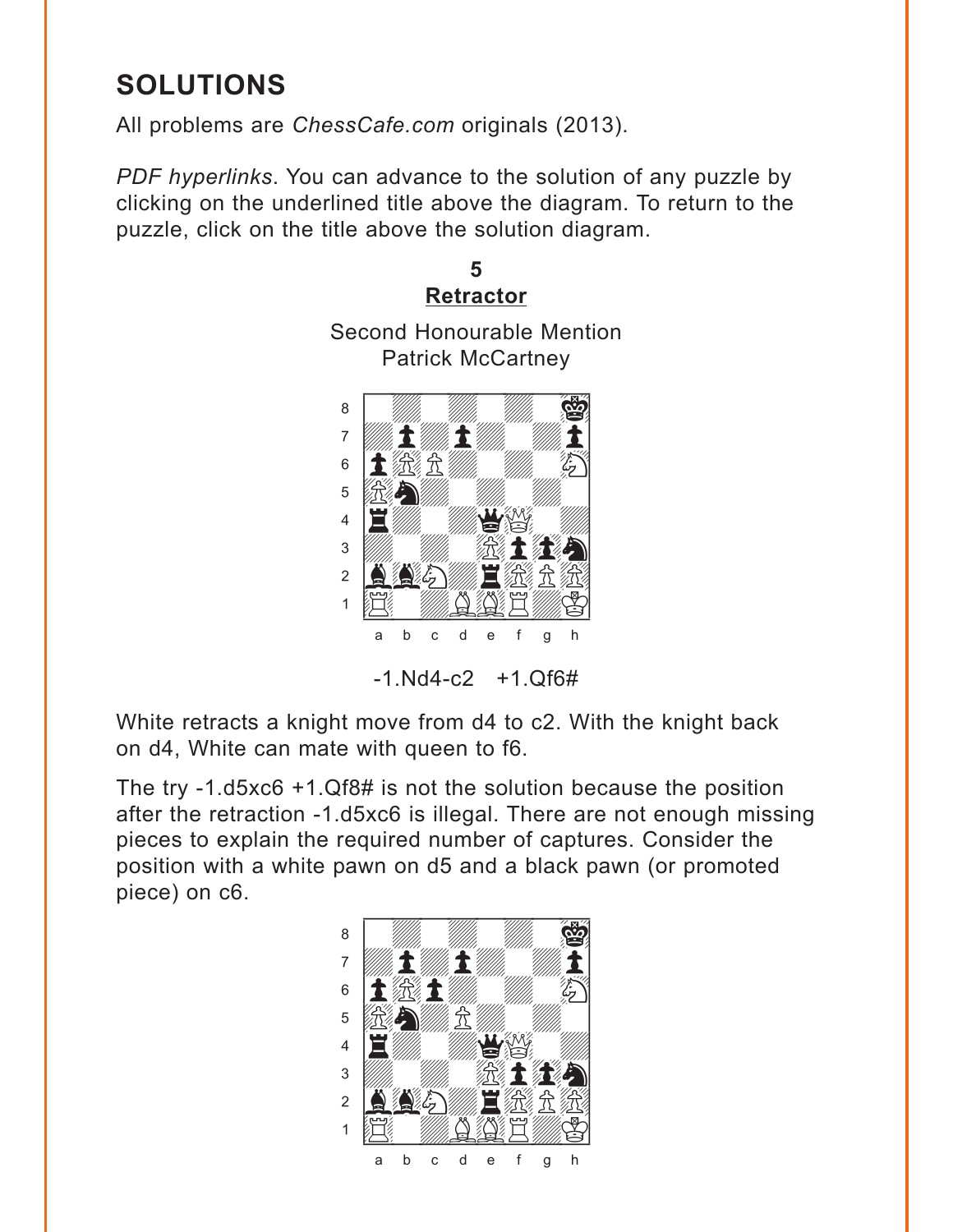- <span id="page-10-0"></span>a) Black has fifteen pieces on the board. Because there are unmoved pawns on b7 and d7, we know that the bishop on a2 is a promoted pawn. So the only missing black piece is the original light-square bishop which was captured earlier on c8. No other captures by White were possible.
- b) White has fifteen pieces on the board. The missing piece is the c-pawn. Since there are no missing black pieces that it could have captured, the white c-pawn could only have been captured on the c-file.
- c) In order to promote into a bishop on the light square d1, the black e-pawn (or c-pawn) would require a **capture on the d-file**. Since this is impossible, the position is illegal.
- d) The situation with a promoted black piece on c6 is also illegal. There is no sequence of pawn moves, with only a single capture by Black and no capture by White, that can explain two black promotions.



White removes the black pawn on g5, completing the en passant capture  $1.5xg6$  e.p.#.

Since White has already played the "first half" of the en passant capture, we can assume that Black's last move was ...g7-g5, in reply to a discovered check by the knight on d5 from e7 or f6.

The white pawn on g6 originated on c2.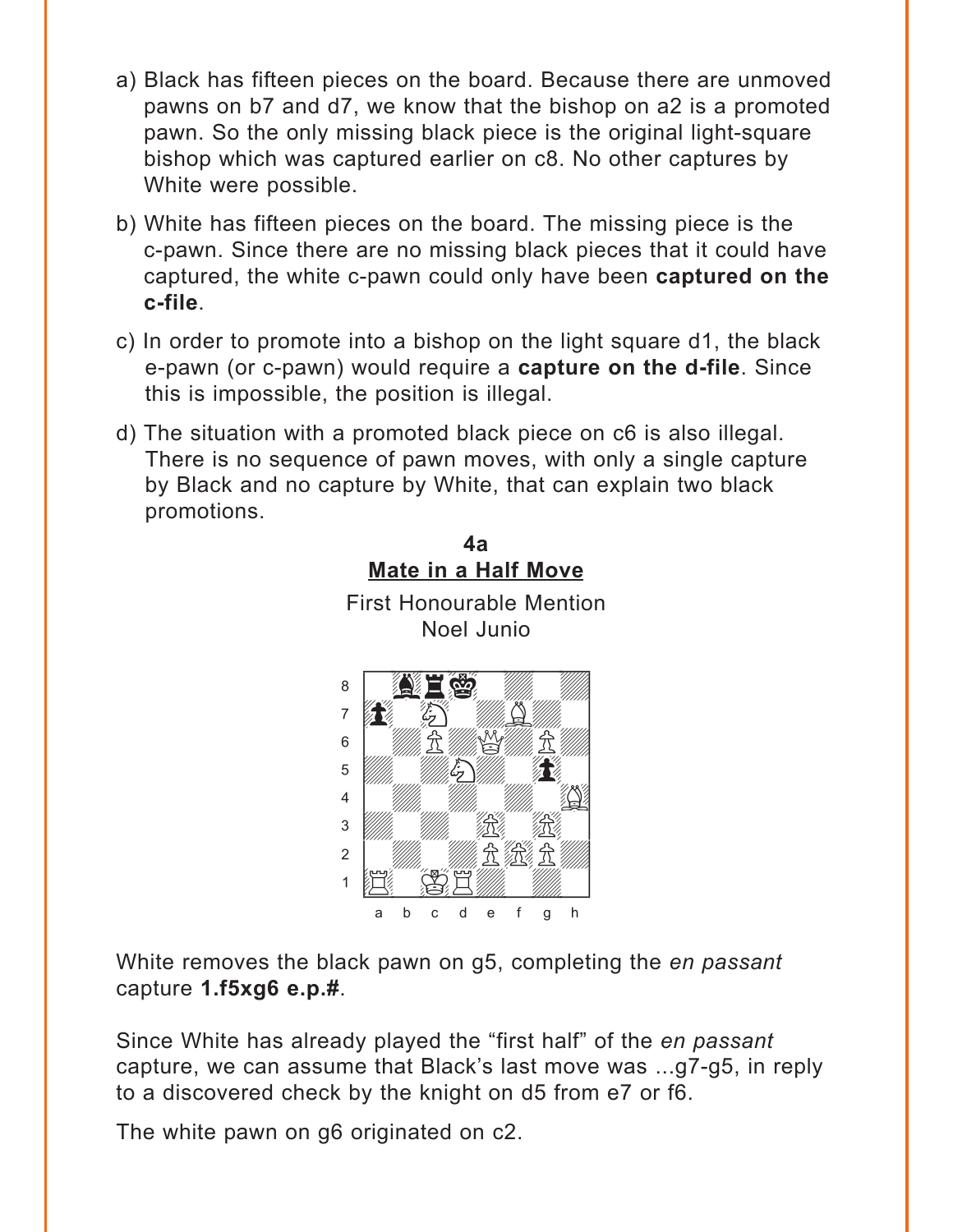<span id="page-11-0"></span>**4b [Mate in a Half Move](#page-2-0)**



White moves the rook from a1 to d1, completing queenside castling **1.0-0-0#**.

Black's last move was ...Ke7-d8. Because g7 is occupied, the last black move could not be ...g7-g5, so completing an *en passant* capture by 1.fxg6# is impossible.

**[Mate in a Half Move](#page-3-0)** <u>wave in a rian more</u>  $\sim$   $\sim$   $\sim$   $\sim$   $\sim$   $\sim$   $\sim$   $\sim$ à0wHwdwHw]  $6$   $\frac{1}{2}$   $\frac{1}{2}$   $\frac{1}{2}$   $\frac{1}{2}$   $\frac{1}{2}$   $\frac{1}{2}$   $\frac{1}{2}$   $\frac{1}{2}$   $\frac{1}{2}$   $\frac{1}{2}$   $\frac{1}{2}$   $\frac{1}{2}$   $\frac{1}{2}$   $\frac{1}{2}$   $\frac{1}{2}$   $\frac{1}{2}$   $\frac{1}{2}$   $\frac{1}{2}$   $\frac{1}{2}$   $\frac{1}{2}$   $\frac{1}{2}$   $\frac{1}{2$  $\mathbf{F}$ 4 *William William Charles 1944*  $\frac{1}{2}$  with  $\frac{1}{2}$  with  $\frac{1}{2}$  with  $\frac{1}{2}$ 2 | *William William St 18*24, St  $\frac{1}{\sum_{i=1}^{n}a_i}\sum_{j=1}^{n}a_j\sum_{j=1}^{n}a_j\sum_{j=1}^{n}a_j\sum_{j=1}^{n}a_j\sum_{j=1}^{n}a_j\sum_{j=1}^{n}a_j\sum_{j=1}^{n}a_j\sum_{j=1}^{n}a_j\sum_{j=1}^{n}a_j\sum_{j=1}^{n}a_j\sum_{j=1}^{n}a_j\sum_{j=1}^{n}a_j\sum_{j=1}^{n}a_j\sum_{j=1}^{n}a_j\sum_{j=1}^{n}a_j\sum_{j=1}^{n}a_j\sum_{j=1}^{n}a$ a b c d e f g h

**4c**

White places a new white knight on e8, completing the promotion (and capture) **1.d7xe8=N#**.

Black's last move was playing a piece to e8. In the diagram, White has captured with a pawn on e8 (from d7) and has removed the pawn from the board, but hasn't yet replaced it with the promoted knight.

These three problems by Noel Junio combine to show the *Valladão theme,* a term applied to compositions that include an *en passant* capture, castling, and pawn promotion. It is named after Brazilian composer Joaquim Valladão Monteiro (1907-1993).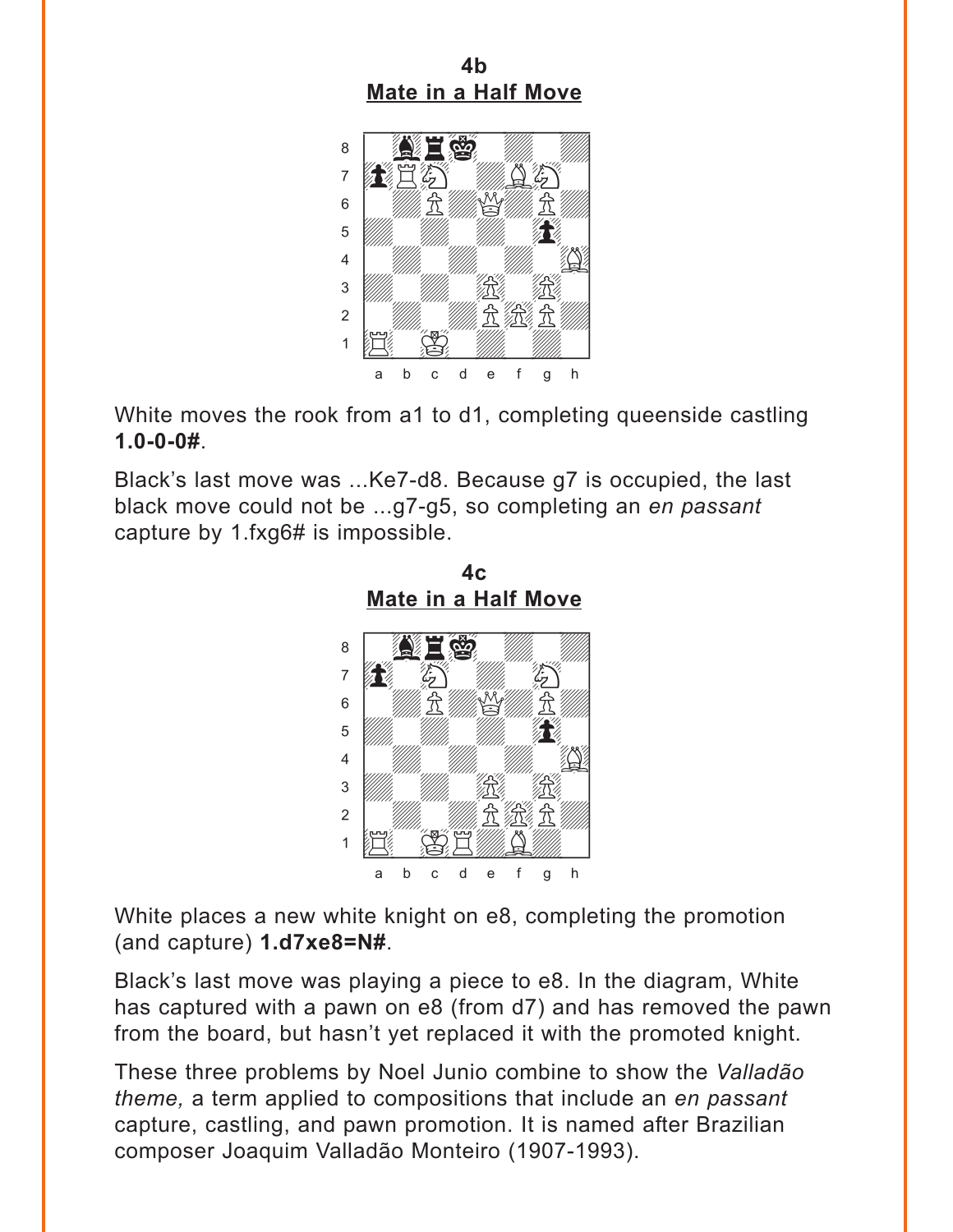<span id="page-12-0"></span>**3 [Help-Stalemate in 8](#page-4-0)**

Third Prize Ron Fenton



In helpmate notation, the black move is written first, immediately after the move number, followed by the white move.

- 1. f2+ Kf1
- 2. e2+ Kg2
- 3. Ke3 Kxg3
- 4. Kd2 Kxf2
- 5. h1=R Kf3
- 6. Rb1 Ke4
- 7. Kc1 Kxd3
- 8. a1=B Kxe2 stalemate

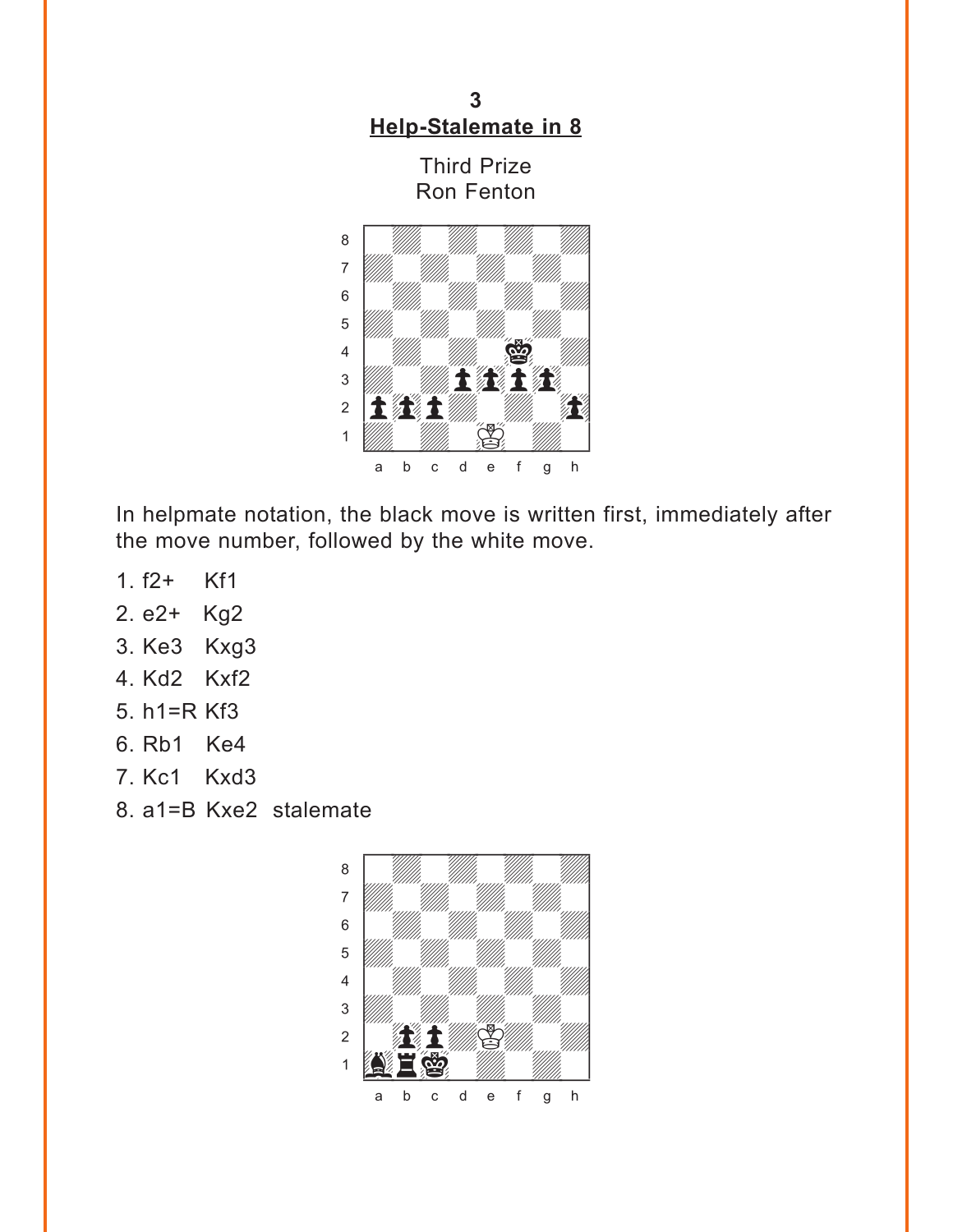#### **2a [Cut the Board](#page-5-0)**

Second Prize Thierry Le Gleuher

<span id="page-13-0"></span>

This way of cutting the board is the only solution, as verified by a computer program.



**2b [Jigsaw Puzzle](#page-5-0)**

This way of arranging the polyominoes is the only solution, as verified by a computer program.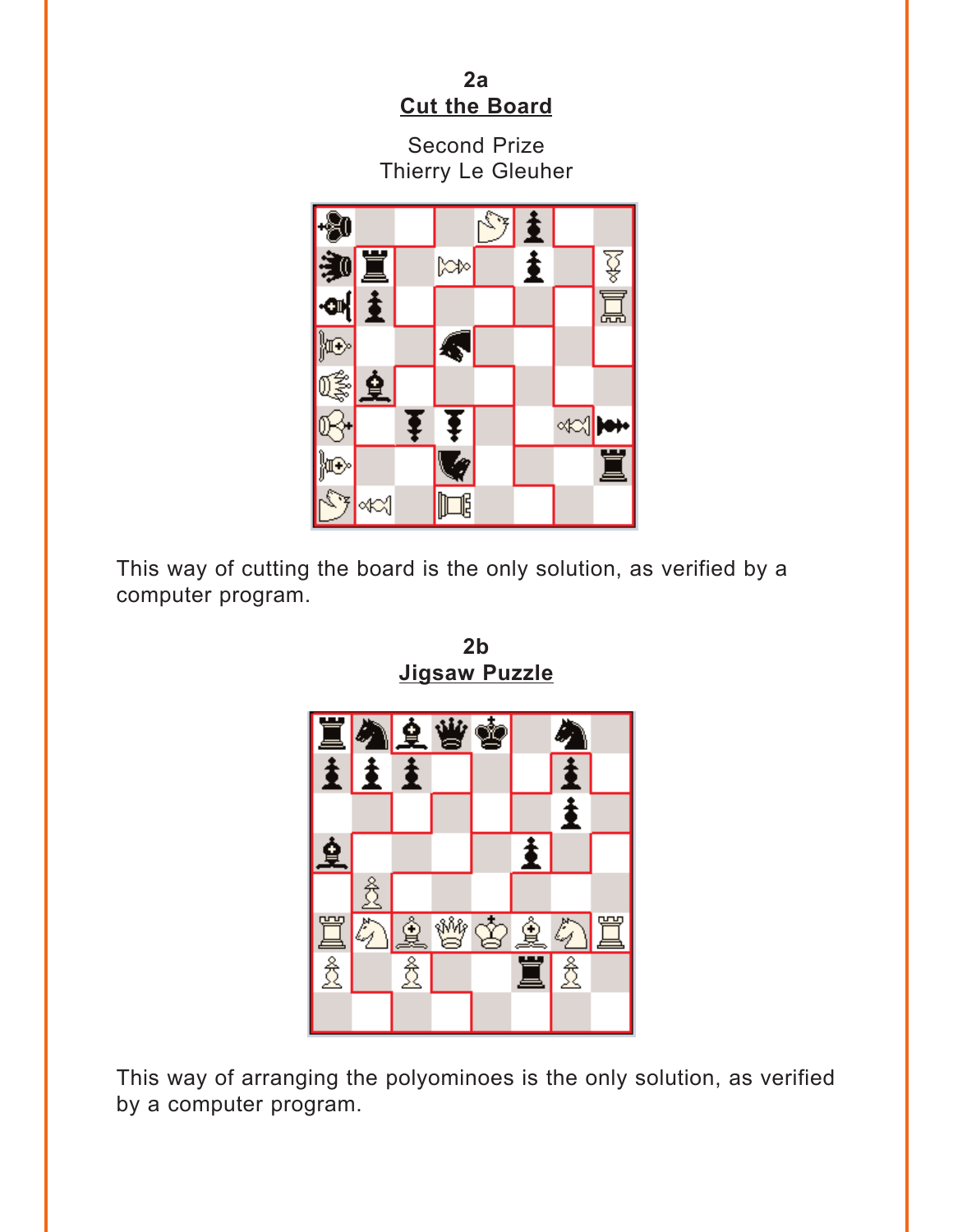<span id="page-14-0"></span>The following two geometric truths may be of interest, from Across the Board: The Mathematics of Chessboard Problems (2004) by John J. Watkins.

No matter where you place a  $2 \times 2$  tetromino on the  $8 \times 8$ chessboard, the rest of the board can be covered with the 12 pentominoes.

There are only ten fundamentally different positions in which the 2 x 2 tetromino can be placed.

 $2c$ 



| 1. h4 e5                           |                | 11. $Qd3$ e1=N         |  |
|------------------------------------|----------------|------------------------|--|
| 2. Rh <sub>3</sub> Bb <sub>4</sub> |                | 12. Ne2 Nf3            |  |
| 3. Ra3 Ba5                         |                | 13. Ng3 Ng5            |  |
| 4. b4 e4                           |                | 14. $h \times g5$ f5   |  |
| 5. Bb2 e3                          |                | $15.$ g6 $h \times g6$ |  |
|                                    | 6. Bc3 $exd2+$ | 16. Be2 Rh4            |  |
| $7. N \times d2 d5$                |                | 17. Rh1 Rf4            |  |
| 8. Nb3 d4                          |                | 18. Rh3 R×f2           |  |
| 9. Kd2 d3                          |                | 19. Bf3                |  |
| 10. $Ke3$ d $\times e2$            |                |                        |  |

The white officers have all advanced two ranks, with the rooks switching sides. A very pleasant arrangement.

The proof game also features the Ceriani-Frolkin theme, in which a promoted piece (black knight) is captured.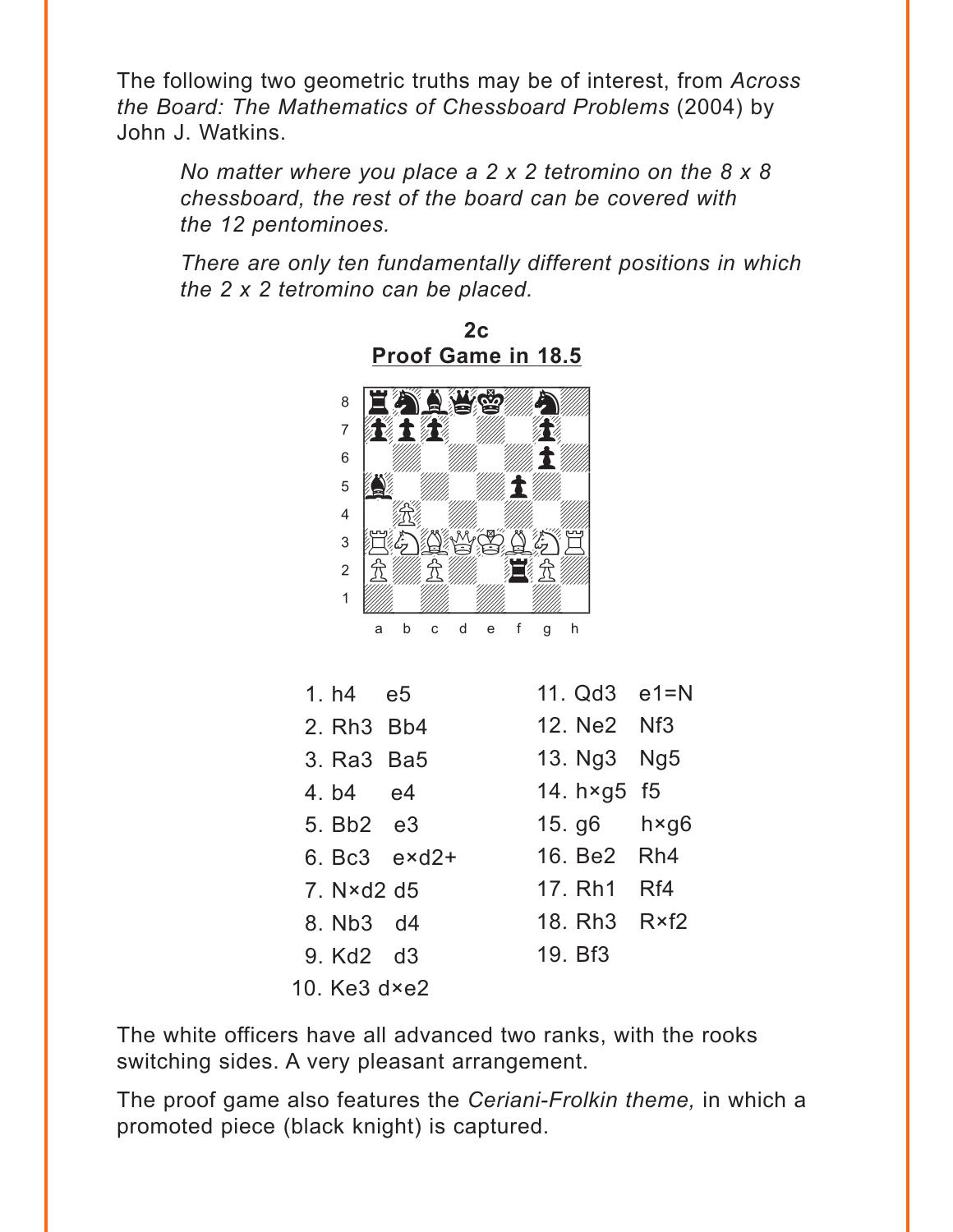<span id="page-15-0"></span>**1 [Series-Self-Stalemate in 198](#page-7-0)**

> First Prize Arno Tüngler



1.Bd7 2.Bc8 3.Ba6 4.Bb5 5.Ba4 6.Bc2 7.Kd2 8.Kc3 9.Bb3 10.Kb4 11.Ka4 12.Bd1 13.Be2 14.Bf1 15.Bh3 16.Bg4 17.Bh5 18.Be8 19.Bd7 20.Bc8 21.Ba6 22.Bb5 23.Ka5 24.Ka6 25.Kb7 26.Kc8 27.Ba4 28.Bd1 29.Be2 30.Bf1 31.Bh3 32.Bg4 33.Bh5 34.Be8 35.Bd7 36.Kd8 37.Ke8

The same position as move 2 but with the white king on e8.



38.Bc8 39.Ba6 40.Bb5 41.Ba4 42.Bd1 43.Be2 44.Bf1 45.Bh3 46.Bg4 47.Bh5 48.Bf7 49.Kf8 50.Kg7 51.Bg6 52.Kh6 53.Kh5 54.Be8 55.Bd7 56.Bc8 57.Ba6 58.Bb5 59.Ba4 60.Bd1 61.Be2 62.Bf1 63.Bh3 64.Bg4 65.Kxh4

The first capture.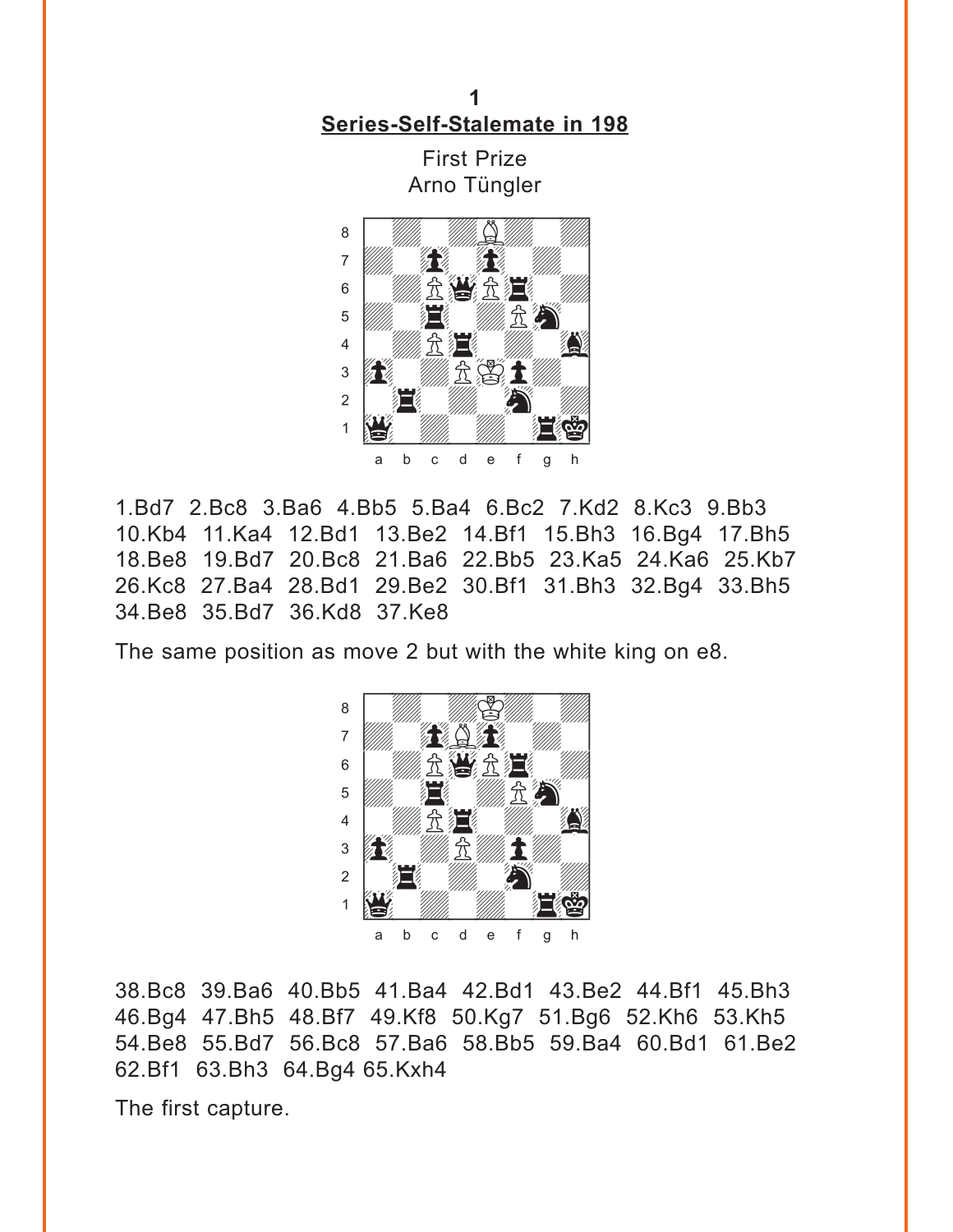

An important juncture in the white king's journey. He wisely refrains from capturing the knight on g5.

66.Kh5 67.Bh3 68.Bf1 69.Be2 70.Bd1 71.Ba4 72.Bb5 73.Ba6 74.Bc8 75.Bd7 76.Be8 77.Bg6 78.Kh6 79.Kg7

If the black knight were not on g5, the white bishop would now be pinned. with the set of the set of the set of the set of the set of the set of the set of the set of the set of the set of the set of the set of the set of the set of the set of the set of the set of the set of the set of the set



80.Bf7 81.Kf8 82.Ke8 83.Bh5 84.Bg4 85.Bh3 86.Bf1 87.Be2 88.Bd1 89.Ba4 90.Bb5 91.Ba6 92.Bc8 93.Bd7

The same position as move 2 but with the white king on e8, and no black bishop on h4. with the set of the set of the set of the set of the set of the set of the set of the set of the set of the set of the set of the set of the set of the set of the set of the set of the set of the set of the set of the set

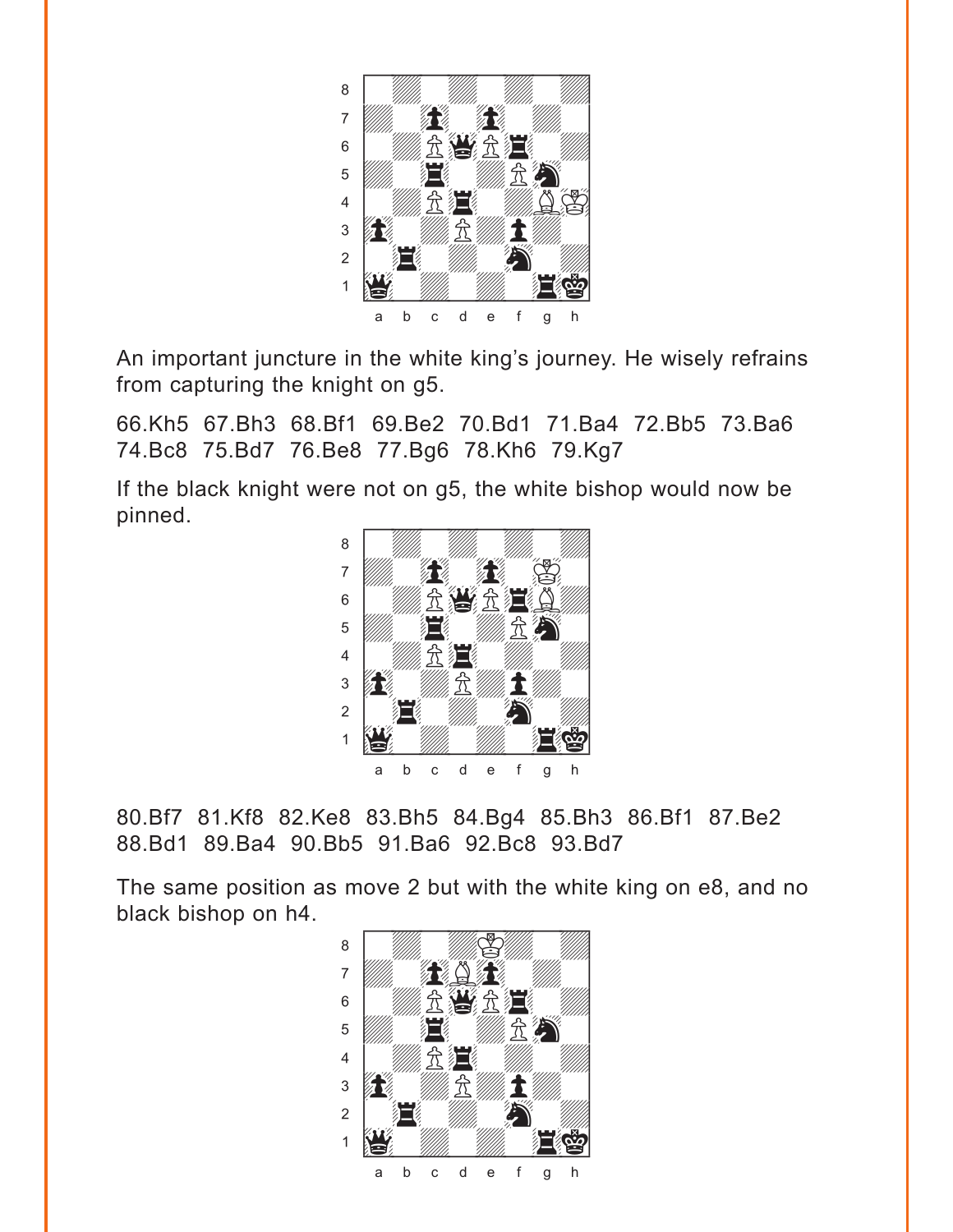94.Kd8 95.Kc8 96.Be8 97.Bh5 98.Bg4 99.Bh3 100.Bf1 101.Be2 102.Bd1 103.Ba4 104.Bb5 105.Kb7 106.Ka6 107.Ka5 108.Ka4 109.Ba6 110.Bc8 111.Bd7 112.Be8 113.Bh5 114.Bg4 115.Bh3 116.Bf1 117.Be2 118.Bd1 119.Bb3 120.Kb4 121.Kc3 122.Bc2 123.Kd2 124.Ke3 125.Kxf2

The second capture.



126.Ke3 127.Kd2 128.Kc3 129.Bb3 130.Kb4 131.Ka4 132.Bd1 133.Be2 134.Bf1 135.Bh3 136.Bg4 137.Bh5 138.Be8 139.Bd7 140.Bc8 141.Ba6 142.Bb5 143.Ka5 144.Ka6 145.Kb7 146.Kc8 147.Ba4 148.Bd1 149.Be2 50.Bf1 151.Bh3 152.Bg4 153.Bh5 154.Be8 155.Bd7 156.Kd8 157.Ke8

The same position as move 2 but with the white king on e8, no black bishop on h4, and no black knight on f2.



158.Bc8 159.Ba6 160.Bb5 161.Ba4 162.Bd1 163.Be2 164.Bf1 165.Bh3 166.Bg4 167.Bh5 168.Bf7 169.Kf8 170.Kg7 171.Bg6 172.Kh6 173.Kh5 174.Be8 175.Bd7 176.Bc8 177.Ba6 178.Bb5 179.Ba4 180.Bd1 181.Be2 182.Bf1 183.Bh3 184.Bg4 185.Kxg5